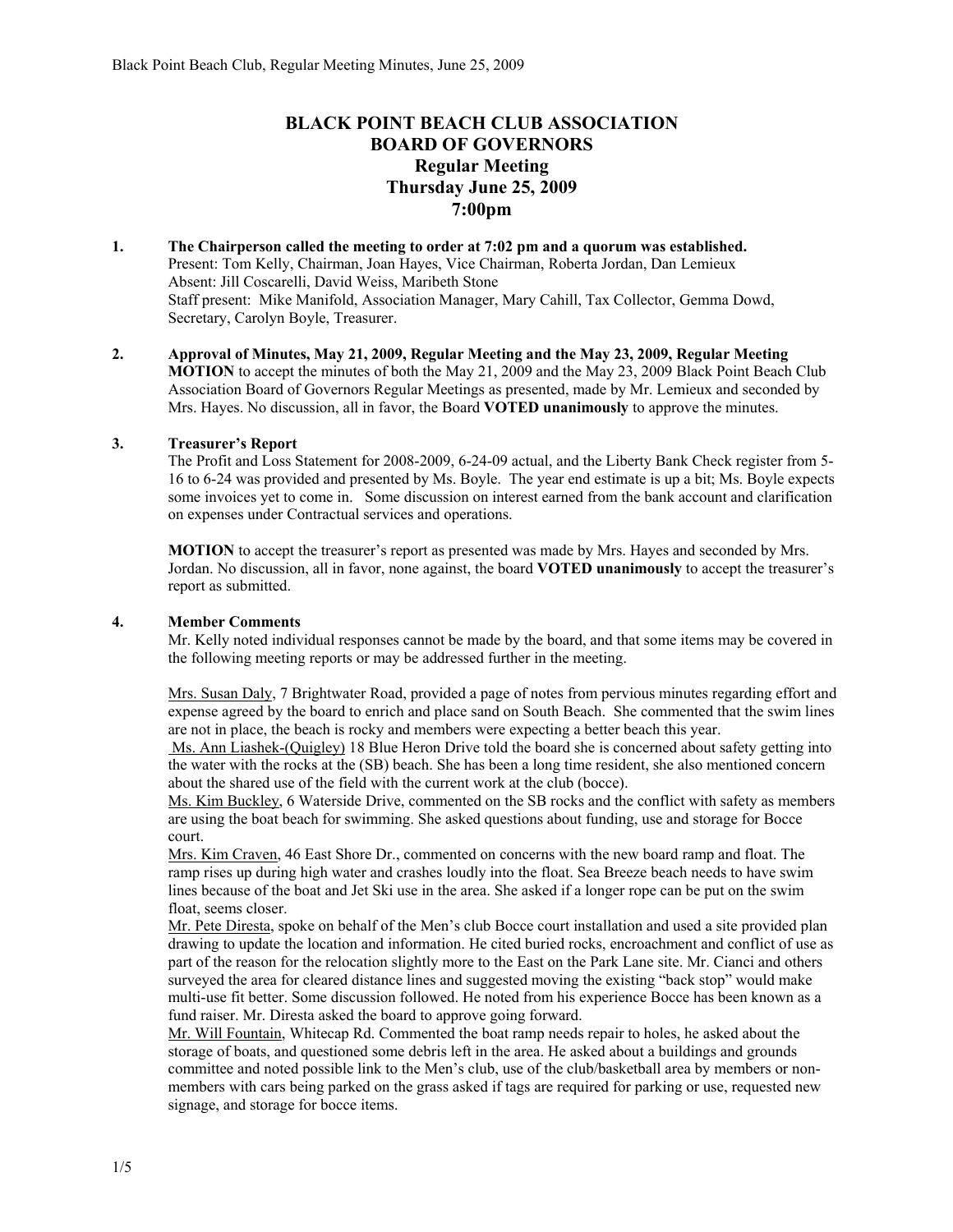# **5. Chairperson's report and Correspondence, Mr.Kelly**

Mr. Kelly and Mrs. Dowd identified correspondence received from members. E-mails were forwarded to the BOG in advance of the meeting if possible. Some discussion followed.

- Mr. Kelly noted an e-mail was received requesting consideration of a cell tower on Black Point property, he distributed copies for consideration and noted further discussion could be considered.
- Mr. Kelly noted an e-mail from Mrs. Dowd asking the board to approve the purchase of a printer/scanner for \$200.
- Some volunteers are needed to work the  $4<sup>th</sup>$  of July picnic, please contact board or the manager.
- E-mail from Mr. Peter Stempien regarding FOI postings and a workshop.
- Thank you to the town of East Lyme for approving Mr. Kelly and Mrs. Dowd as Black Point representatives to attend a FOI workshop Sat. June 27.
- E-mailing with the webmaster, Mrs. Dowd asked the board's approval to update the website Charter revision section by removing the "charter revision" but leaving the button in place for future use. A simple dated notice of the most recent update will replace the text.
- Secretary received a letter today. Charter revision will be re-filed with the Sec. of State to include a \$10.00 filing fee and associated form. The filing date holds as June 15, 2009 with no penalty for re-submitting.
- Reply e-mail request from Mrs. Barbara Johnston who viewed the member lists from the May  $23<sup>rd</sup>$  annual meeting.
- Mrs. Dowd returned correspondence to members asking for address changes at the May meeting.

**MOTION** by Mrs. Hayes and seconded by Mrs. Jordan to authorize the expense of \$200.00 to purchase a printer for secretarial use. No further discussion, all **in favor, none opposed, VOTE passes**.

## **6. Tax Collector's Report, Mrs. Cahill**

 Mrs. Cahill reported on 2 delinquents, she would like to look into property issues on one lien and extend the collection time from her projection.

# **7. Manager's Report, Mr. Manifold**

Mr. Manifold reported on activity and provided a written statement dated June 2009. Some items quoted from the report are listed below. Discussion followed on a number of topics:

- New dock and gangway at the boat launch have been installed. The float was a little close to the pier, so Mike asked them to move it out a few feet, they are working it out. Some discussion on this topic.
- Nebelung has installed floats and lines. Several adjustments need to be made, working with him to get done as soon as possible. Waiting for invoices to arrive before June 30.
- Nebelung did put sand from Main beach and the boat beach onto South Beach a couple months ago.
- Beach cleaning "The town and Mike have been doing their cleanups and the beaches seem to be in good condition. South Beach is dramatically improved and seems to keep getting better with each cleaning. The spring cleaning and twice weekly cleanings that I negotiated with the town and adding sand from other beaches in early spring seem to have significantly improved South beach. The Town's twice weekly cleanings will continue throughout the summer, as stated in the action plan posted on the website and presented to the board in March. My understanding of last fall's approval to spend up to \$18,000 for sand on S. Beach was that it was as a last resort, if needed because it was very expensive and the sand could be gone the next day. The end of the fiscal year is coming fast and I want to make sure the board agrees with my assessment that we should not spend the money to add sand to South Beach given the improved condition of the beach." Board asked questions of Mr. Manifold and discussion followed. Question was asked and answered that it is ok to bring in sand anytime. Members said that they thought South Beach looked improved, and that we can't put sand in the water. The daily cleaning by Nebelung and raking by East Lyme seem to be improving. The weather has stopped some work but we risk loosing all the sand if placed. The board agreed not to spend the last resort money and suggested Mr. Manifold continue cleaning the beach as identified.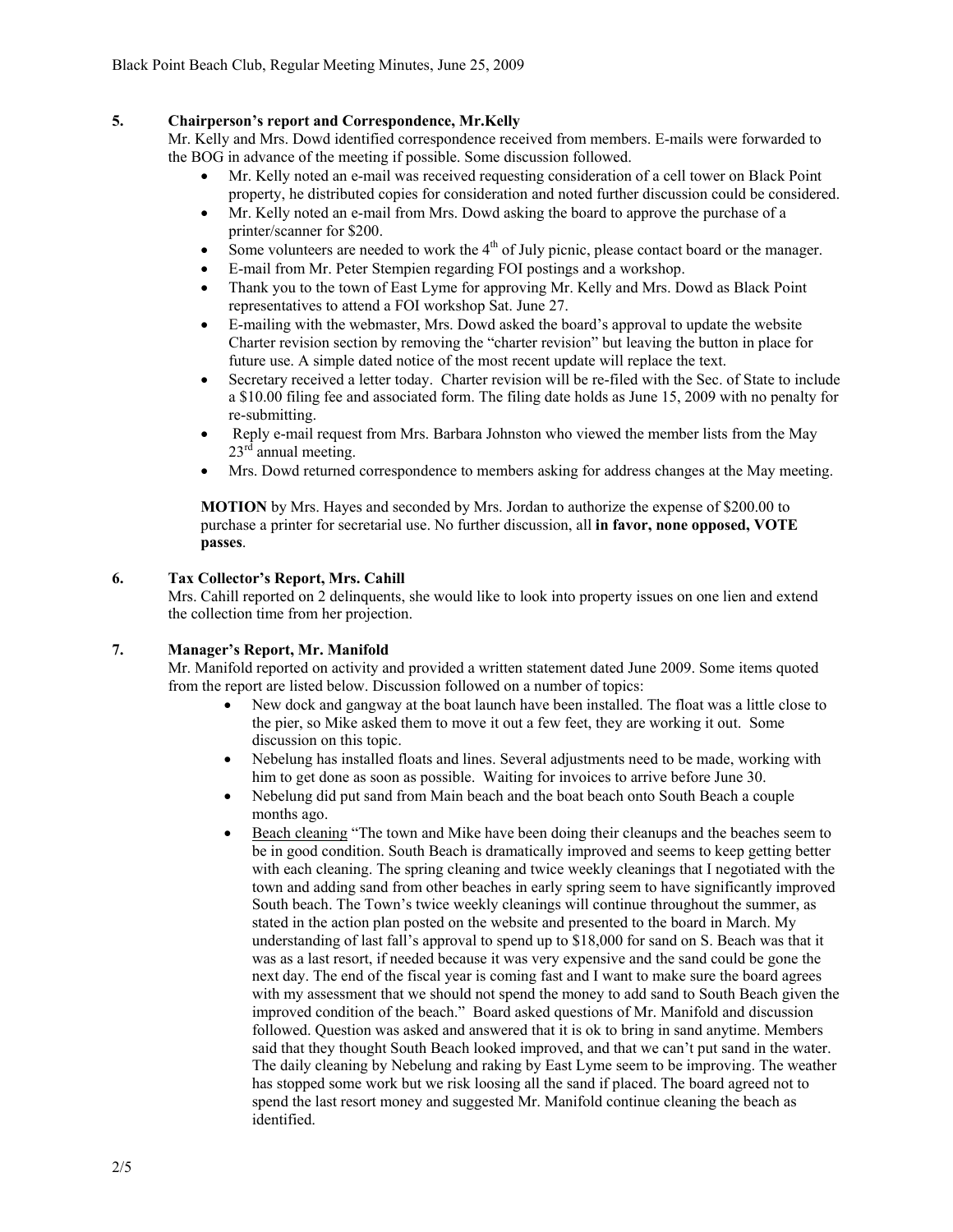- The Wards have been working on the Whitecap lot with Mike Nebelung.
- Clubhouse was power washed last weekend.
- Leaky outdoor faucet was fixed.
- Mike Nebelung has placed stones around the piers.
- Still waiting for a diver to complete survey at the kayak dock for submission to the DEP. Gary Sharpe is also writing a letter to the DEP to request extension of the permits to place stones around the piers.
- Contracted with Jack Santos to fix the cracks and potholes in the boat launch.
- Ordered grills for the  $4<sup>th</sup>$  of July picnic. Tom has kindly offered to volunteer but we still are in need of a few more.
- Signcraft is working on replacement sign for South Pier.
- Still trying to get the utility company to fix a problem at S. Beach
- Swim float is located at the DEP correct site. Lines at Sea Breeze and SB in process
- Casey is cleaning up at the club
- Rec. Program personnel issues.
- Timer at BB court light is off at 11pm
- Cars at club both members and others
- Cahill Scholarship, Mike to get info to post

#### **8. Committee Reports**

Mr. Kelly asked for members to serve on one of three committees, Administration and Policy, Capital Improvement or Social. The following committee assignments were made for 2009/2010. Jill Coscarelli, Social

Joan Hayes, Social

Roberta Jordan, Administration and Policy Maribeth Stone, Administration and Policy Dan Lemieux, Capital Improvement Tom Kelly, Capital Improvement, David Weiss, not assigned at this time

#### **9. Old Business**

Bocce Court Location

Re-cap, Mr. Kelly asked the Men's club to wait until the board meeting to present findings on the bocce court location and installation. A site map was provided and point of order was noted. Mr. Diresta was asked to speak on behalf of the Men's club. Discussion followed.

Question from the board to clarify that bocce would not conflict with any club activities. Mr. Lemieux asked the men's club if they could move the location closer to the rocks and bench area/ flag pole.

Proposal from the Men's club to change the angle of the backstop was presented. Mr. Cianci thought the work could be done and keep the cost under \$5,000. Some offer of fundraising was noted. A few members of the board and Men's club went out to view the site quickly. Some discussion followed.

**MOTION** by Mrs. Hayes and seconded by Mrs. Jordan, to approve the men's club proceed with the Bocce court and authorize them to move the backstop as proposed on the site map and to minimize the impact on the ball field.

Some discussion:

Mr. Lemieux asked the Men's club to move the sight closer to the rocks and the flag pole; he is looking for the best use of the field for everyone. Realizes this is volunteer effort. Mrs. Jordan stated she is in favor of bocce if for everyone and ok'd the site.

Mrs. Hayes asked the Men's club continue with the relocated site.

Mr. Kelly approved the relocation as better situated for more use by everyone. No further discussion

**VOTE: 3 in favor, Mr. Kelly, Mrs. Hayes, Mrs. Jordan 1 opposed, Mr. Lemieux, vote passes.**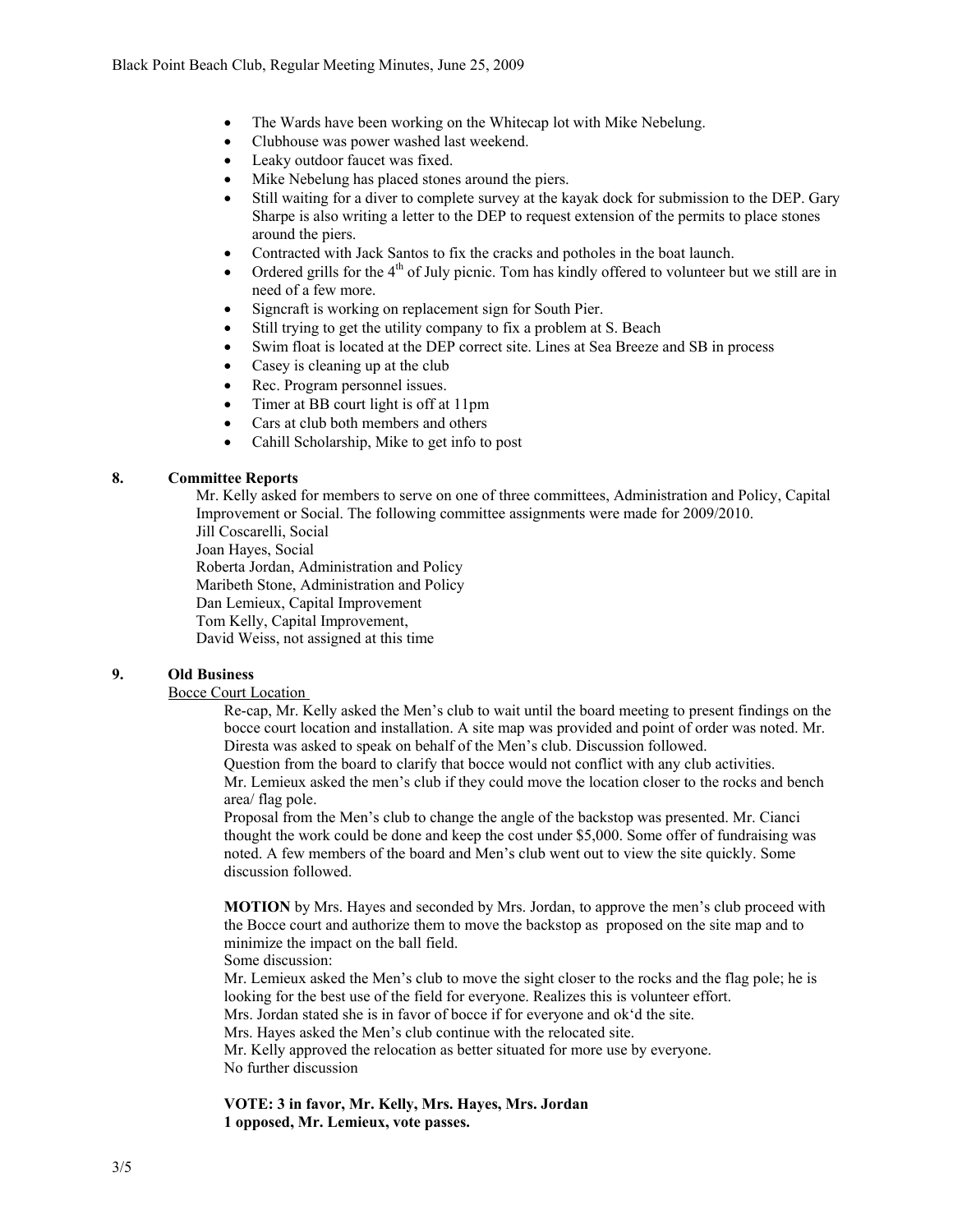## **10. New Business**

No New business.

#### **11. Member Comments**

Mr. Massey, stated thank you to the board for all their work and noted plans would be nice.

#### **12. Executive Session**

On motion of Mr. Kelly, seconded by Mrs. Jordan, it was unanimously **VOTED** to convene immediately into executive session for consideration of matters pertaining to personnel and to include the manager, treasures and tax collector in the meeting.

The Board convened in executive session at 9:05PM

The Board returned to public session at 9:15PM

#### **13. Adjournment**

**MOTION** by Mrs. Hayes, seconded by Mr. Lemieux, it was **unanimously VOTED** to adjourn the June 25, 2009, Regular meeting of the Board of Governors at 9:18PM.

Next Regular BOG Meeting is scheduled, Thursday, July 23, 7:00pm

Respectfully submitted,

Gemma Balukonis Dowd, Secretary

Attachment: Bocce Court layout

Minutes 6-25-2009, Regular Meeting, Black Point Beach Club Association, Board of Governors, submitted 7-3-09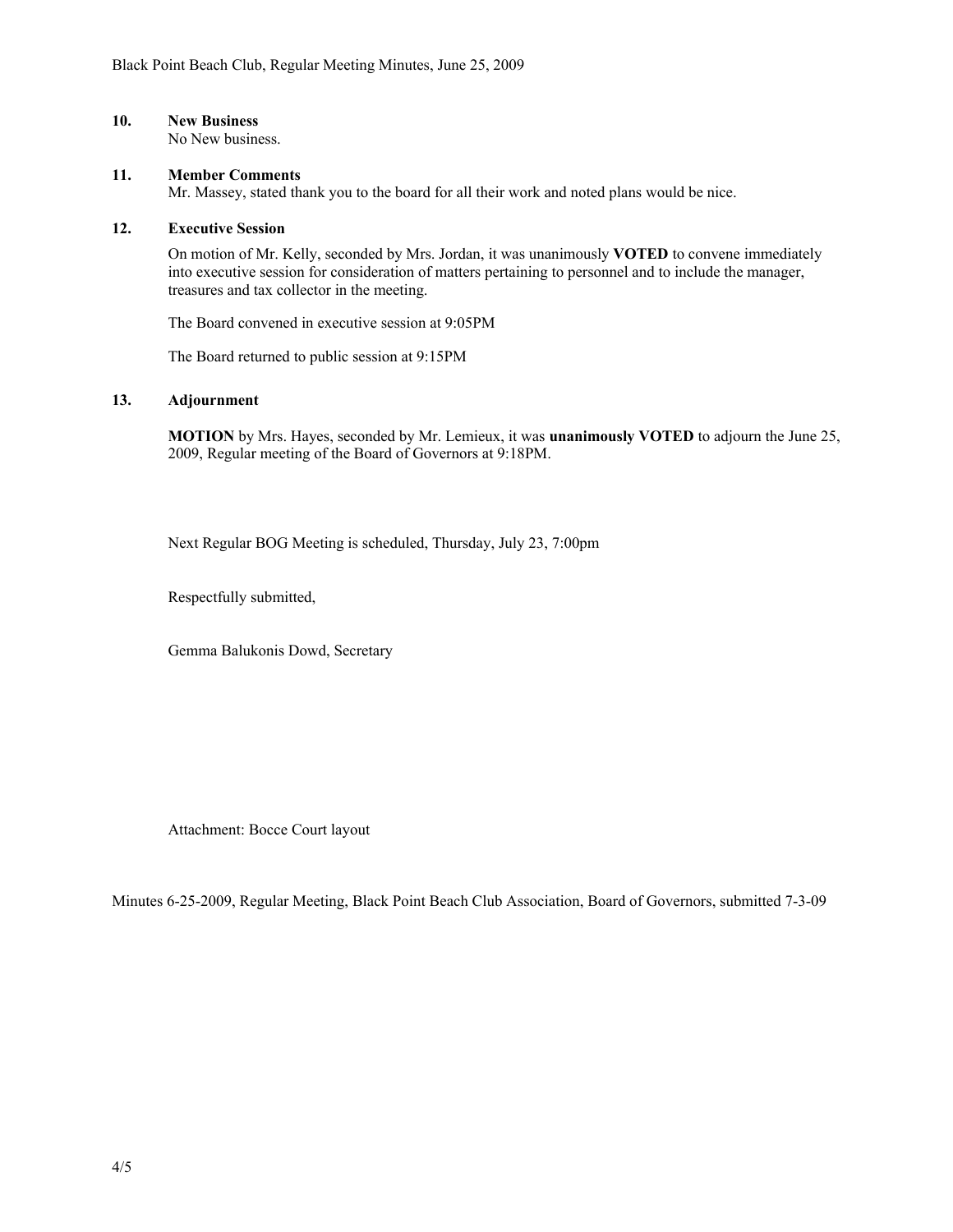